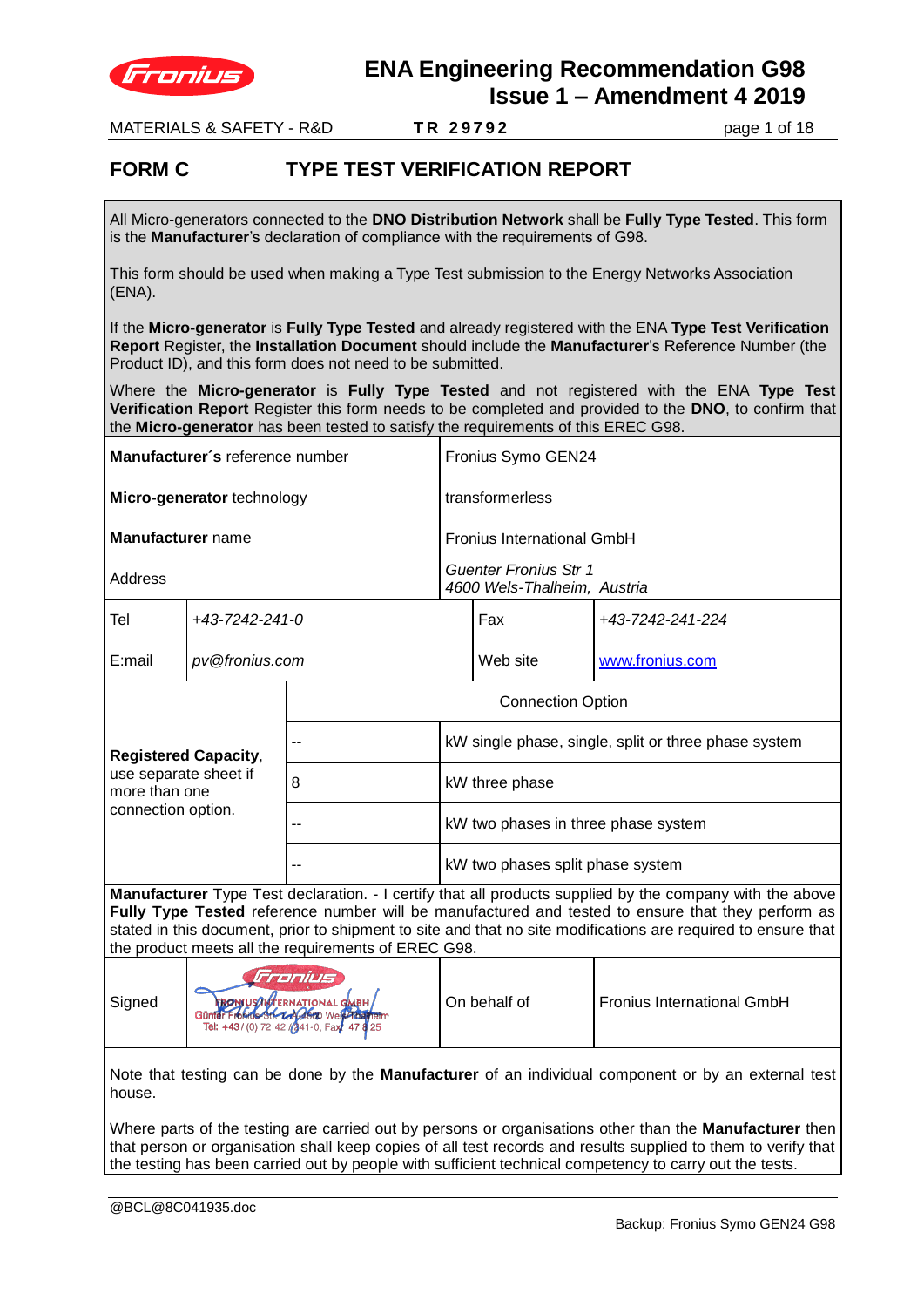

MATERIALS & SAFETY - R&D **T R 2 9 7 9 2** page 2 of 18 **Operating Range:** This test should be carried out as specified in EN 50438 D.3.1. **Active Power** shall be recorded every second. The tests will verify that the **Micro-generator**  can operate within the required ranges for the specified period of time. The **Interface Protection** shall be disabled during the tests. In case of a PV **Micro-generator** the PV primary source may be replaced by a **DC** source. In case of a full converter **Micro-generator** (e.g. wind) the primary source and the prime mover **Inverter**/rectifier may be replaced by a **DC** source. In case of a DFIG **Micro-generator** the mechanical drive system may be replaced by a test bench motor. Test 1 Voltage =  $85\%$  of nominal (195.5 V) Frequency = 47.5 Hz Power factor  $= 1$ Period of test 90 minutes Test 2 Voltage =  $110\%$  of nominal (253 V). Frequency = 51.5 Hz Power factor  $= 1$ Period of test 90 minutes Test 3 Voltage =  $110\%$  of nominal (253 V). Frequency = 52.0 Hz Power factor  $= 1$ Period of test 15 minutes Remark: During the tests 1, 2 and 3 the unit does not disconnect, tests have been passed.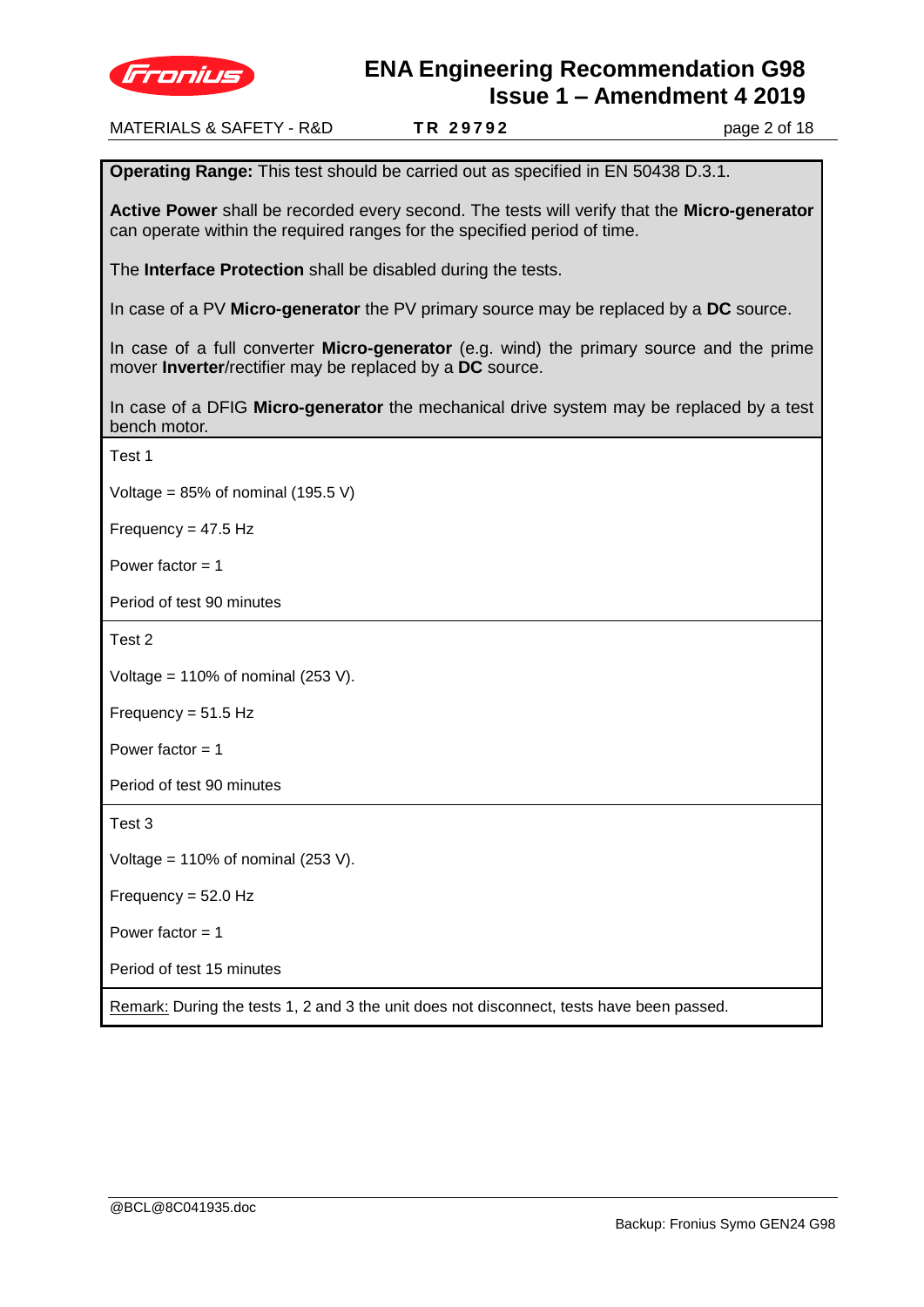

#### MATERIALS & SAFETY - R&D **T R 2 9 7 9 2** page 3 of 18

**Power Quality – Harmonics**: These tests should be carried out as specified in BS EN 61000-3-2. The chosen test should be undertaken with a fixed source of energy at two power levels a) between 45 and 55% and b) at 100% of **Registered Capacity**. The test requirements are specified in Annex A1 A.1.3.1 (**Inverter** connected) or Annex A2 A.2.3.1 (Synchronous).

|                                        |                                 |                                     |                                 | Micro-generator tested to BS EN 61000-3-2 Phase 1 |                                                        |                                                   |
|----------------------------------------|---------------------------------|-------------------------------------|---------------------------------|---------------------------------------------------|--------------------------------------------------------|---------------------------------------------------|
| Micro-generator rating per phase (rpp) |                                 | 2,758                               | kW                              |                                                   |                                                        |                                                   |
| Harmonic                               |                                 | At 45-55% of Registered<br>Capacity |                                 | 100% of Registered<br>Capacity                    |                                                        |                                                   |
|                                        | Measured<br>Value MV in<br>Amps |                                     | Measured<br>Value MV in<br>Amps |                                                   | Limit in<br><b>BS EN</b><br>61000-<br>$3-2$ in<br>Amps | Higher limit for<br>odd harmonics<br>21 and above |
| $\overline{2}$                         | 0.001                           |                                     | 0.003                           |                                                   | 1.080                                                  |                                                   |
| 3                                      | 0.002                           |                                     | 0.001                           |                                                   | 2.300                                                  |                                                   |
| $\overline{4}$                         | 0.002                           |                                     | 0.002                           |                                                   | 0.430                                                  |                                                   |
| 5                                      | 0.001                           |                                     | 0.001                           |                                                   | 1.140                                                  |                                                   |
| 6                                      | 0.000                           |                                     | 0.001                           |                                                   | 0.300                                                  |                                                   |
| 7                                      | 0.003                           |                                     | 0.003                           |                                                   | 0.770                                                  |                                                   |
| 8                                      | 0.000                           |                                     | 0.001                           |                                                   | 0.230                                                  |                                                   |
| 9                                      | 0.001                           |                                     | 0.001                           |                                                   | 0.400                                                  |                                                   |
| 10                                     | 0.000                           |                                     | 0.000                           |                                                   | 0.184                                                  |                                                   |
| 11                                     | 0.017                           |                                     | 0.013                           |                                                   | 0.330                                                  |                                                   |
| 12                                     | 0.000                           |                                     | 0.000                           |                                                   | 0.153                                                  |                                                   |
| 13                                     | 0.015                           |                                     | 0.011                           |                                                   | 0.210                                                  |                                                   |
| 14                                     | 0.000                           |                                     | 0.000                           |                                                   | 0.131                                                  |                                                   |
| 15                                     | 0.000                           |                                     | 0.000                           |                                                   | 0.150                                                  |                                                   |
| 16                                     | 0.000                           |                                     | 0.000                           |                                                   | 0.115                                                  |                                                   |
| 17                                     | 0.012                           |                                     | 0.011                           |                                                   | 0.132                                                  |                                                   |
| 18                                     | 0.000                           |                                     | 0.000                           |                                                   | 0.102                                                  |                                                   |
| 19                                     | 0.011                           |                                     | 0.011                           |                                                   | 0.118                                                  |                                                   |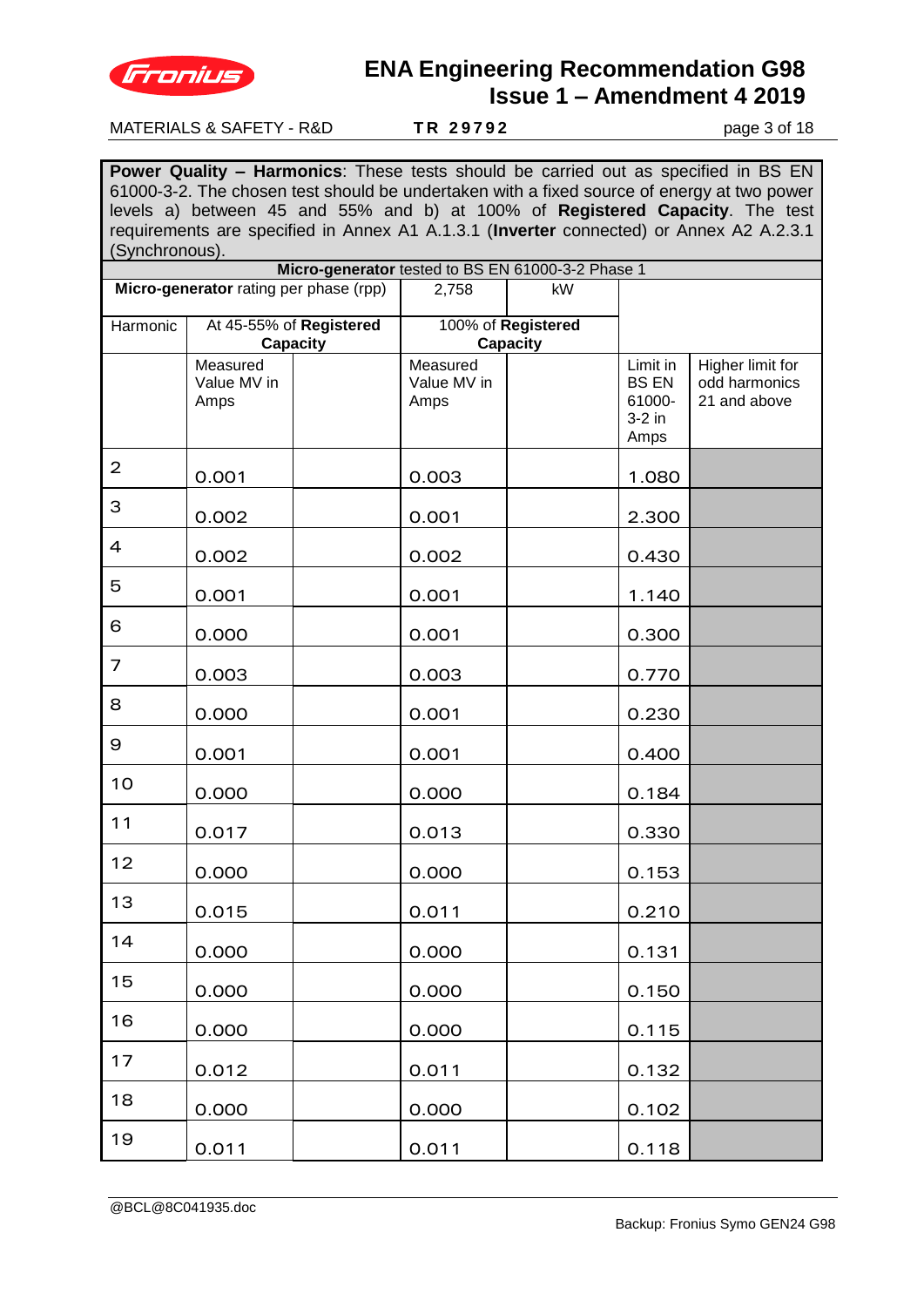

MATERIALS & SAFETY - R&D **T R 2 9 7 9 2** page 4 of 18

|    |       | . <b>.</b> . <b>.</b> . |       |  |       | $P^{\alpha}P^{\beta}$ . $P^{\beta}P^{\gamma}$ |
|----|-------|-------------------------|-------|--|-------|-----------------------------------------------|
| 20 | 0.000 |                         | 0.000 |  | 0.092 |                                               |
| 21 | 0.000 |                         | 0.001 |  | 0.107 | 0.160                                         |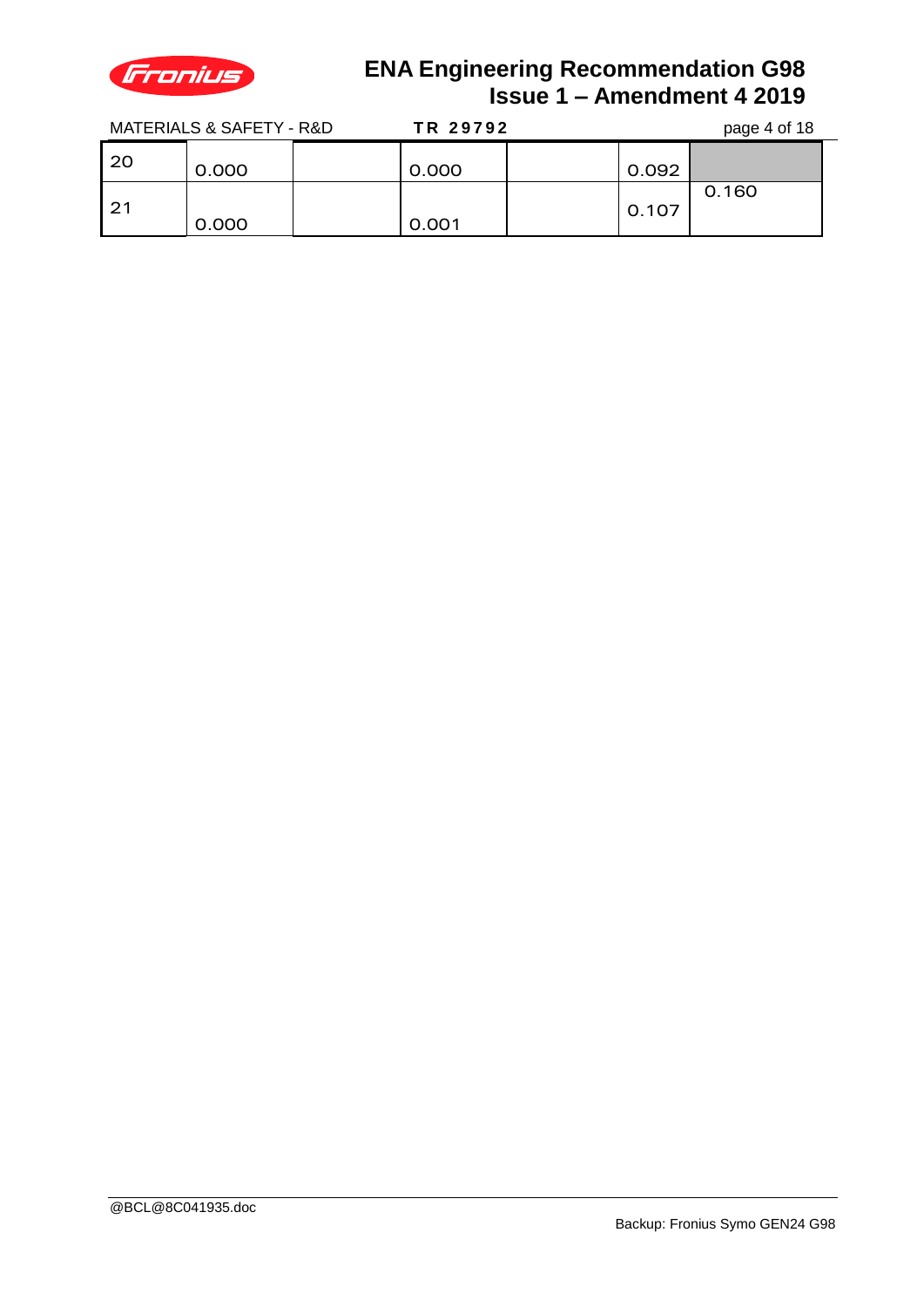

MATERIALS & SAFETY - R&D **T R 2 9 7 9 2** page 5 of 18

| 22                                                                                                                                                                                                                                            | 0.000 |  | 0.000 |  | 0.084 |       |
|-----------------------------------------------------------------------------------------------------------------------------------------------------------------------------------------------------------------------------------------------|-------|--|-------|--|-------|-------|
| 23                                                                                                                                                                                                                                            | 0.008 |  | 0.011 |  | 0.098 | 0.147 |
| 24                                                                                                                                                                                                                                            | 0.000 |  | 0.000 |  | 0.077 |       |
| 25                                                                                                                                                                                                                                            | 0.007 |  | 0.010 |  | 0.090 | 0.135 |
| 26                                                                                                                                                                                                                                            | 0.000 |  | 0.000 |  | 0.071 |       |
| 27                                                                                                                                                                                                                                            | 0.000 |  | 0.000 |  | 0.083 | 0.124 |
| 28                                                                                                                                                                                                                                            | 0.000 |  | 0.000 |  | 0.066 |       |
| 29                                                                                                                                                                                                                                            | 0.005 |  | 0.009 |  | 0.078 | 0.117 |
| 30                                                                                                                                                                                                                                            | 0.000 |  | 0.000 |  | 0.061 |       |
| 31                                                                                                                                                                                                                                            | 0.004 |  | 0.010 |  | 0.073 | 0.109 |
| 32                                                                                                                                                                                                                                            | 0.000 |  | 0.000 |  | 0.058 |       |
| 33                                                                                                                                                                                                                                            | 0.000 |  | 0.001 |  | 0.068 | 0.102 |
| 34                                                                                                                                                                                                                                            | 0.001 |  | 0.000 |  | 0.054 |       |
| 35                                                                                                                                                                                                                                            | 0.004 |  | 0.011 |  | 0.064 | 0.096 |
| 36                                                                                                                                                                                                                                            | 0.000 |  | 0.000 |  | 0.051 |       |
| 37                                                                                                                                                                                                                                            | 0.005 |  | 0.010 |  | 0.061 | 0.091 |
| 38                                                                                                                                                                                                                                            | 0.000 |  | 0.000 |  | 0.048 |       |
| 39                                                                                                                                                                                                                                            | 0.001 |  | 0.001 |  | 0.058 | 0.087 |
| 40                                                                                                                                                                                                                                            | 0.001 |  | 0.001 |  | 0.046 |       |
| Note the higher limits for odd harmonics 21 and above are only allowable under certain conditions, if<br>these higher limits are utilised please state the exemption used as detailed in part 6.2.3.4 of BS EN<br>61000-3-2 in the box below. |       |  |       |  |       |       |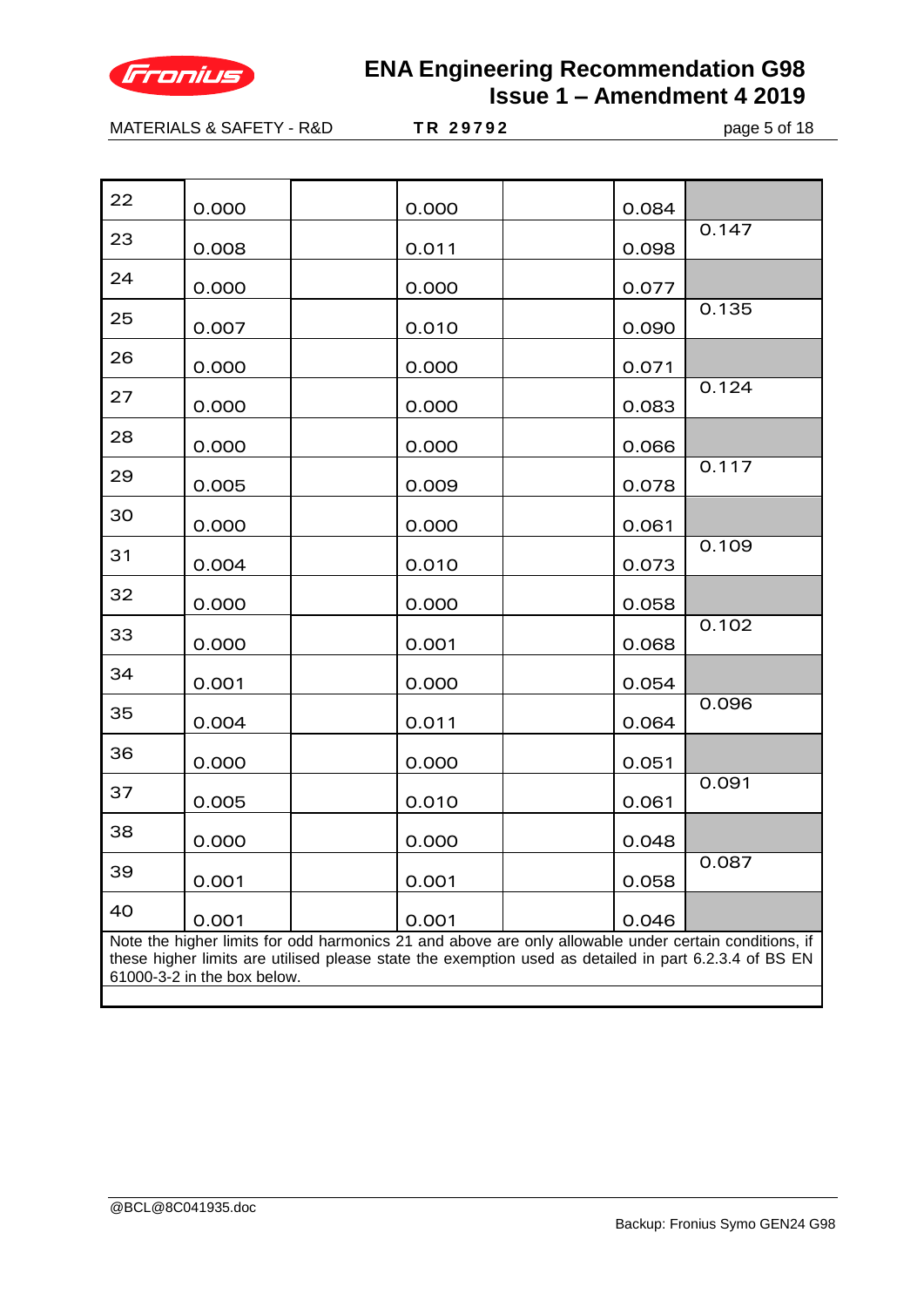

#### MATERIALS & SAFETY - R&D **T R 2 9 7 9 2** page 6 of 18

**Power Quality – Harmonics**: These tests should be carried out as specified in BS EN 61000-3-2. The chosen test should be undertaken with a fixed source of energy at two power levels a) between 45 and 55% and b) at 100% of **Registered Capacity**. The test requirements are specified in Annex A1 A.1.3.1 (**Inverter** connected) or Annex A2 A.2.3.1 (Synchronous).

|                                        |                                 |                                     |                                 | Micro-generator tested to BS EN 61000-3-2 Phase 2 |                                                        |                                                   |
|----------------------------------------|---------------------------------|-------------------------------------|---------------------------------|---------------------------------------------------|--------------------------------------------------------|---------------------------------------------------|
| Micro-generator rating per phase (rpp) |                                 | 2,727                               | kW                              |                                                   |                                                        |                                                   |
| Harmonic                               |                                 | At 45-55% of Registered<br>Capacity |                                 | 100% of Registered<br>Capacity                    |                                                        |                                                   |
|                                        | Measured<br>Value MV in<br>Amps |                                     | Measured<br>Value MV in<br>Amps |                                                   | Limit in<br><b>BS EN</b><br>61000-<br>$3-2$ in<br>Amps | Higher limit for<br>odd harmonics<br>21 and above |
| $\overline{2}$                         | 0.001                           |                                     | 0.002                           |                                                   | 1.080                                                  |                                                   |
| 3                                      | 0.004                           |                                     | 0.001                           |                                                   | 2.300                                                  |                                                   |
| $\overline{4}$                         | 0.001                           |                                     | 0.001                           |                                                   | 0.430                                                  |                                                   |
| 5                                      | 0.002                           |                                     | 0.002                           |                                                   | 1.140                                                  |                                                   |
| 6                                      | 0.000                           |                                     | 0.001                           |                                                   | 0.300                                                  |                                                   |
| 7                                      | 0.002                           |                                     | 0.003                           |                                                   | 0.770                                                  |                                                   |
| 8                                      | 0.001                           |                                     | 0.000                           |                                                   | 0.230                                                  |                                                   |
| 9                                      | 0.001                           |                                     | 0.001                           |                                                   | 0.400                                                  |                                                   |
| 10                                     | 0.000                           |                                     | 0.000                           |                                                   | 0.184                                                  |                                                   |
| 11                                     | 0.017                           |                                     | 0.013                           |                                                   | 0.330                                                  |                                                   |
| 12                                     | 0.000                           |                                     | 0.000                           |                                                   | 0.153                                                  |                                                   |
| 13                                     | 0.015                           |                                     | 0.012                           |                                                   | 0.210                                                  |                                                   |
| 14                                     | 0.001                           |                                     | 0.000                           |                                                   | 0.131                                                  |                                                   |
| 15                                     | 0.000                           |                                     | 0.001                           |                                                   | 0.150                                                  |                                                   |
| 16                                     | 0.000                           |                                     | 0.000                           |                                                   | 0.115                                                  |                                                   |
| 17                                     | 0.013                           |                                     | 0.012                           |                                                   | 0.132                                                  |                                                   |
| 18                                     | 0.000                           |                                     | 0.000                           |                                                   | 0.102                                                  |                                                   |
| 19                                     | 0.011                           |                                     | 0.011                           |                                                   | 0.118                                                  |                                                   |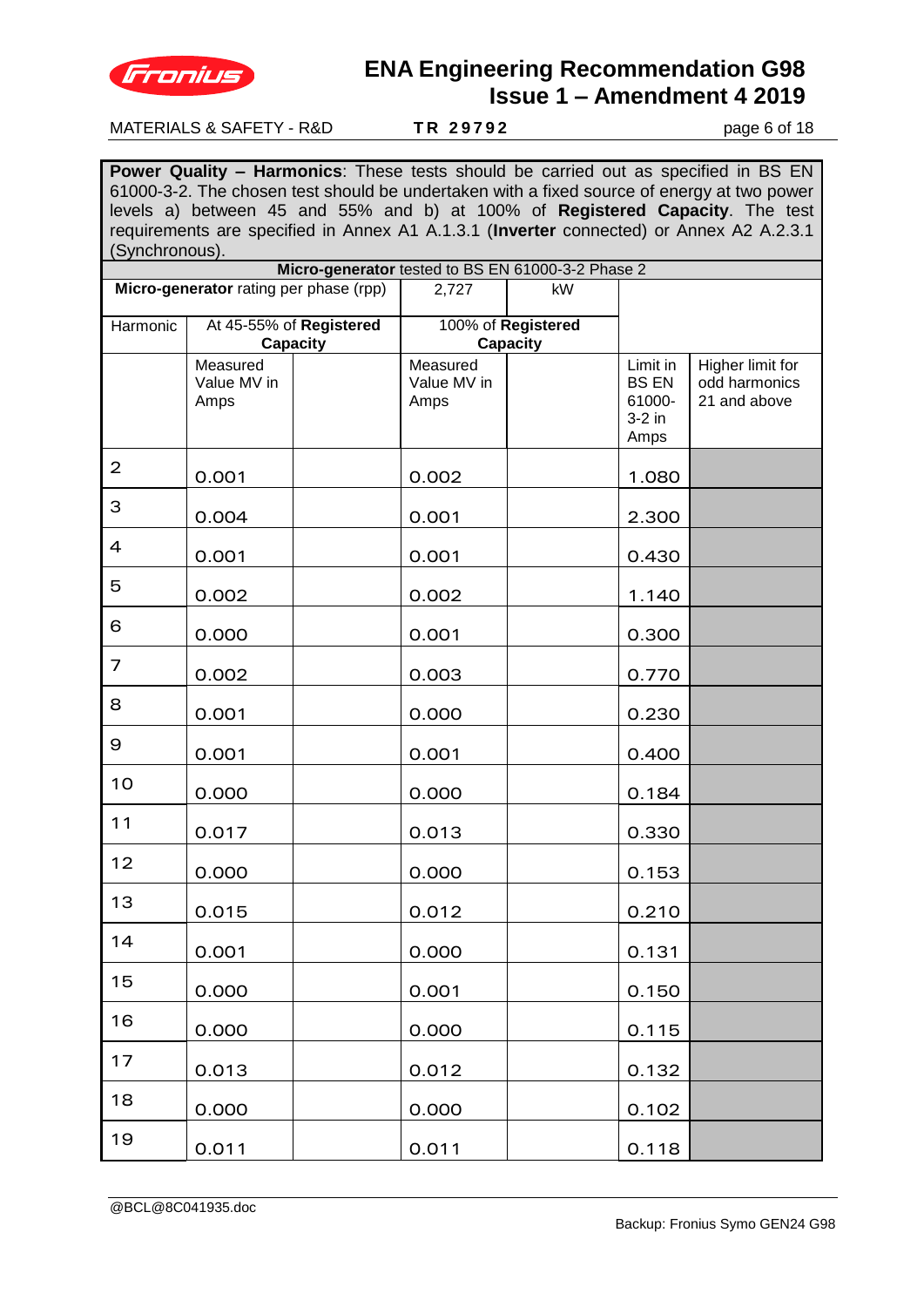

MATERIALS & SAFETY - R&D **TR 29792** page 7 of 18

| ה הי | $max 7 - 140$ |
|------|---------------|
|      |               |
|      |               |

|    |       | .     |       |       |  |
|----|-------|-------|-------|-------|--|
| 20 | 0.000 | 0.000 | 0.092 |       |  |
| 21 | 0.001 | 0.000 | 0.107 | 0.160 |  |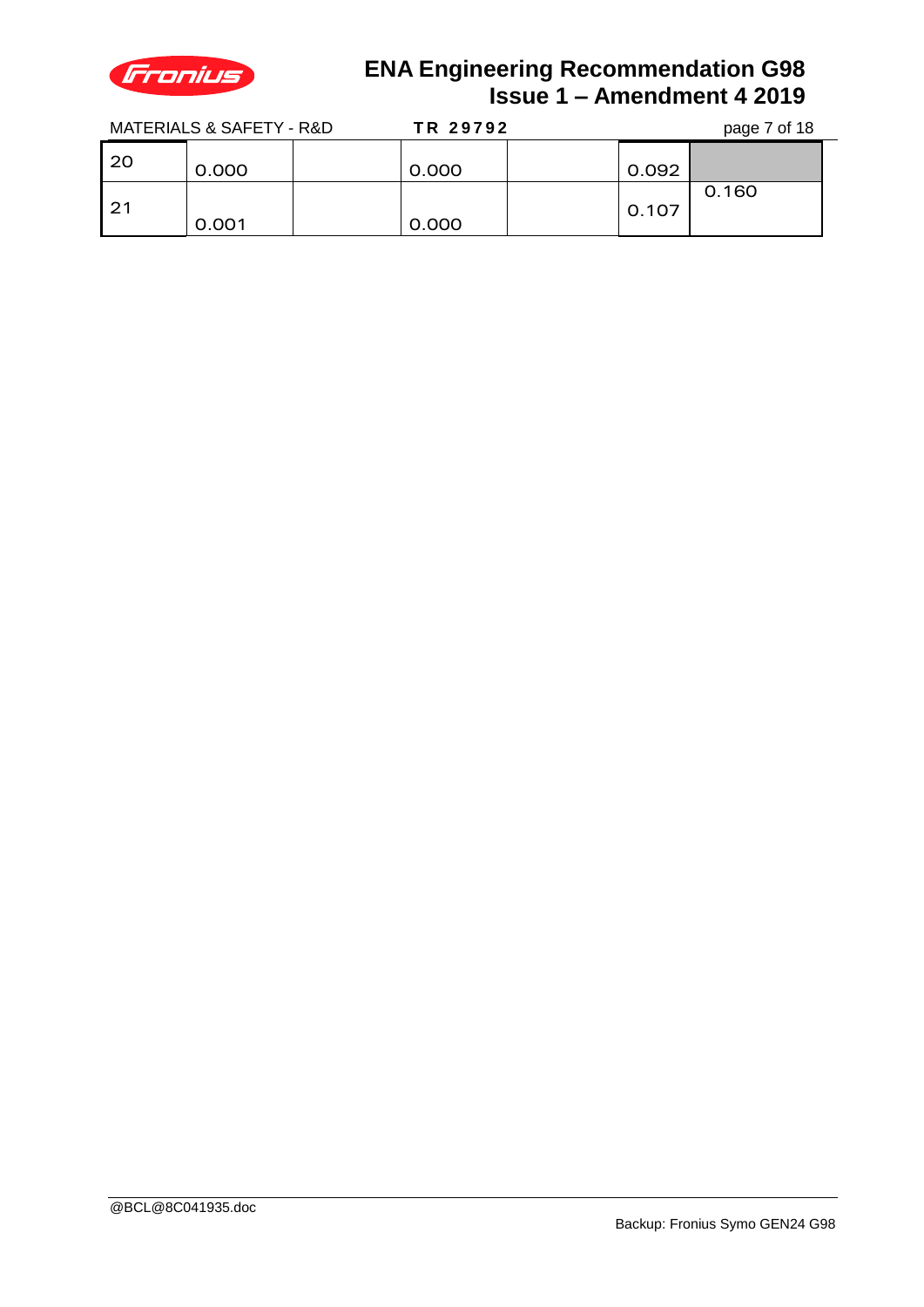

|                                                                                                                                                                                                                                               | MATERIALS & SAFETY - R&D | TR 29792 | page 8 of 18 |       |  |  |
|-----------------------------------------------------------------------------------------------------------------------------------------------------------------------------------------------------------------------------------------------|--------------------------|----------|--------------|-------|--|--|
|                                                                                                                                                                                                                                               |                          |          |              |       |  |  |
| 22                                                                                                                                                                                                                                            | 0.000                    | 0.000    | 0.084        |       |  |  |
| 23                                                                                                                                                                                                                                            | 0.008                    | 0.011    | 0.098        | 0.147 |  |  |
| 24                                                                                                                                                                                                                                            | 0.000                    | 0.000    | 0.077        |       |  |  |
| 25                                                                                                                                                                                                                                            | 0.006                    | 0.011    | 0.090        | 0.135 |  |  |
| 26                                                                                                                                                                                                                                            | 0.000                    | 0.000    | 0.071        |       |  |  |
| 27                                                                                                                                                                                                                                            | 0.001                    | 0.001    | 0.083        | 0.124 |  |  |
| 28                                                                                                                                                                                                                                            | 0.000                    | 0.000    | 0.066        |       |  |  |
| 29                                                                                                                                                                                                                                            | 0.005                    | 0.011    | 0.078        | 0.117 |  |  |
| 30                                                                                                                                                                                                                                            | 0.000                    | 0.000    | 0.061        |       |  |  |
| 31                                                                                                                                                                                                                                            | 0.004                    | 0.010    | 0.073        | 0.109 |  |  |
| 32                                                                                                                                                                                                                                            | 0.000                    | 0.000    | 0.058        |       |  |  |
| 33                                                                                                                                                                                                                                            | 0.000                    | 0.001    | 0.068        | 0.102 |  |  |
| 34                                                                                                                                                                                                                                            | 0.000                    | 0.000    | 0.054        |       |  |  |
| 35                                                                                                                                                                                                                                            | 0.005                    | 0.011    | 0.064        | 0.096 |  |  |
| 36                                                                                                                                                                                                                                            | 0.000                    | 0.000    | 0.051        |       |  |  |
| 37                                                                                                                                                                                                                                            | 0.005                    | 0.010    | 0.061        | 0.091 |  |  |
| 38                                                                                                                                                                                                                                            | 0.001                    | 0.000    | 0.048        |       |  |  |
| 39                                                                                                                                                                                                                                            | 0.001                    | 0.001    | 0.058        | 0.087 |  |  |
| 40                                                                                                                                                                                                                                            | 0.000                    | 0.000    | 0.046        |       |  |  |
| Note the higher limits for odd harmonics 21 and above are only allowable under certain conditions, if<br>these higher limits are utilised please state the exemption used as detailed in part 6.2.3.4 of BS EN<br>61000-3-2 in the box below. |                          |          |              |       |  |  |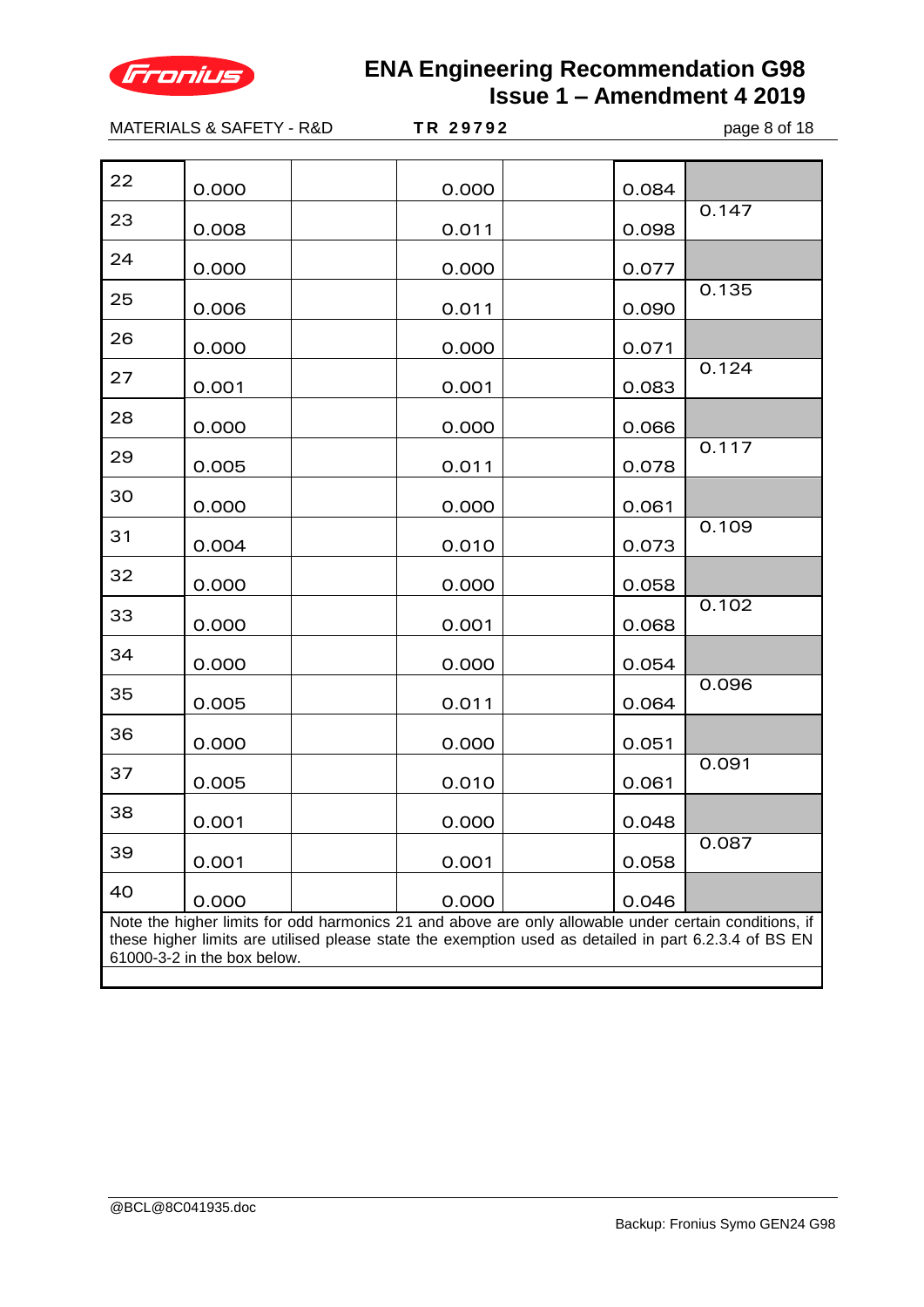

#### MATERIALS & SAFETY - R&D **TR 29792** page 9 of 18

**Power Quality – Harmonics**: These tests should be carried out as specified in BS EN 61000-3-2. The chosen test should be undertaken with a fixed source of energy at two power levels a) between 45 and 55% and b) at 100% of **Registered Capacity**. The test requirements are specified in Annex A1 A.1.3.1 (**Inverter** connected) or Annex A2 A.2.3.1 (Synchronous).

|                |                                        |                                     |                                 | Micro-generator tested to BS EN 61000-3-2 Phase 3 |                                                        |                                                   |
|----------------|----------------------------------------|-------------------------------------|---------------------------------|---------------------------------------------------|--------------------------------------------------------|---------------------------------------------------|
|                | Micro-generator rating per phase (rpp) |                                     | 2,731                           | kW                                                |                                                        |                                                   |
| Harmonic       |                                        | At 45-55% of Registered<br>Capacity |                                 | 100% of Registered<br>Capacity                    |                                                        |                                                   |
|                | Measured<br>Value MV in<br>Amps        |                                     | Measured<br>Value MV in<br>Amps |                                                   | Limit in<br><b>BS EN</b><br>61000-<br>$3-2$ in<br>Amps | Higher limit for<br>odd harmonics<br>21 and above |
| $\overline{2}$ | 0.000                                  |                                     | 0.002                           |                                                   | 1.080                                                  |                                                   |
| 3              | 0.001                                  |                                     | 0.003                           |                                                   | 2.300                                                  |                                                   |
| $\overline{4}$ | 0.001                                  |                                     | 0.004                           |                                                   | 0.430                                                  |                                                   |
| 5              | 0.001                                  |                                     | 0.001                           |                                                   | 1.140                                                  |                                                   |
| 6              | 0.000                                  |                                     | 0.000                           |                                                   | 0.300                                                  |                                                   |
| 7              | 0.003                                  |                                     | 0.003                           |                                                   | 0.770                                                  |                                                   |
| 8              | 0.001                                  |                                     | 0.001                           |                                                   | 0.230                                                  |                                                   |
| 9              | 0.001                                  |                                     | 0.001                           |                                                   | 0.400                                                  |                                                   |
| 10             | 0.000                                  |                                     | 0.001                           |                                                   | 0.184                                                  |                                                   |
| 11             | 0.017                                  |                                     | 0.013                           |                                                   | 0.330                                                  |                                                   |
| 12             | 0.000                                  |                                     | 0.001                           |                                                   | 0.153                                                  |                                                   |
| 13             | 0.015                                  |                                     | 0.011                           |                                                   | 0.210                                                  |                                                   |
| 14             | 0.001                                  |                                     | 0.000                           |                                                   | 0.131                                                  |                                                   |
| 15             | 0.000                                  |                                     | 0.001                           |                                                   | 0.150                                                  |                                                   |
| 16             | 0.000                                  |                                     | 0.000                           |                                                   | 0.115                                                  |                                                   |
| 17             | 0.013                                  |                                     | 0.012                           |                                                   | 0.132                                                  |                                                   |
| 18             | 0.000                                  |                                     | 0.001                           |                                                   | 0.102                                                  |                                                   |
| 19             | 0.011                                  |                                     | 0.011                           |                                                   | 0.118                                                  |                                                   |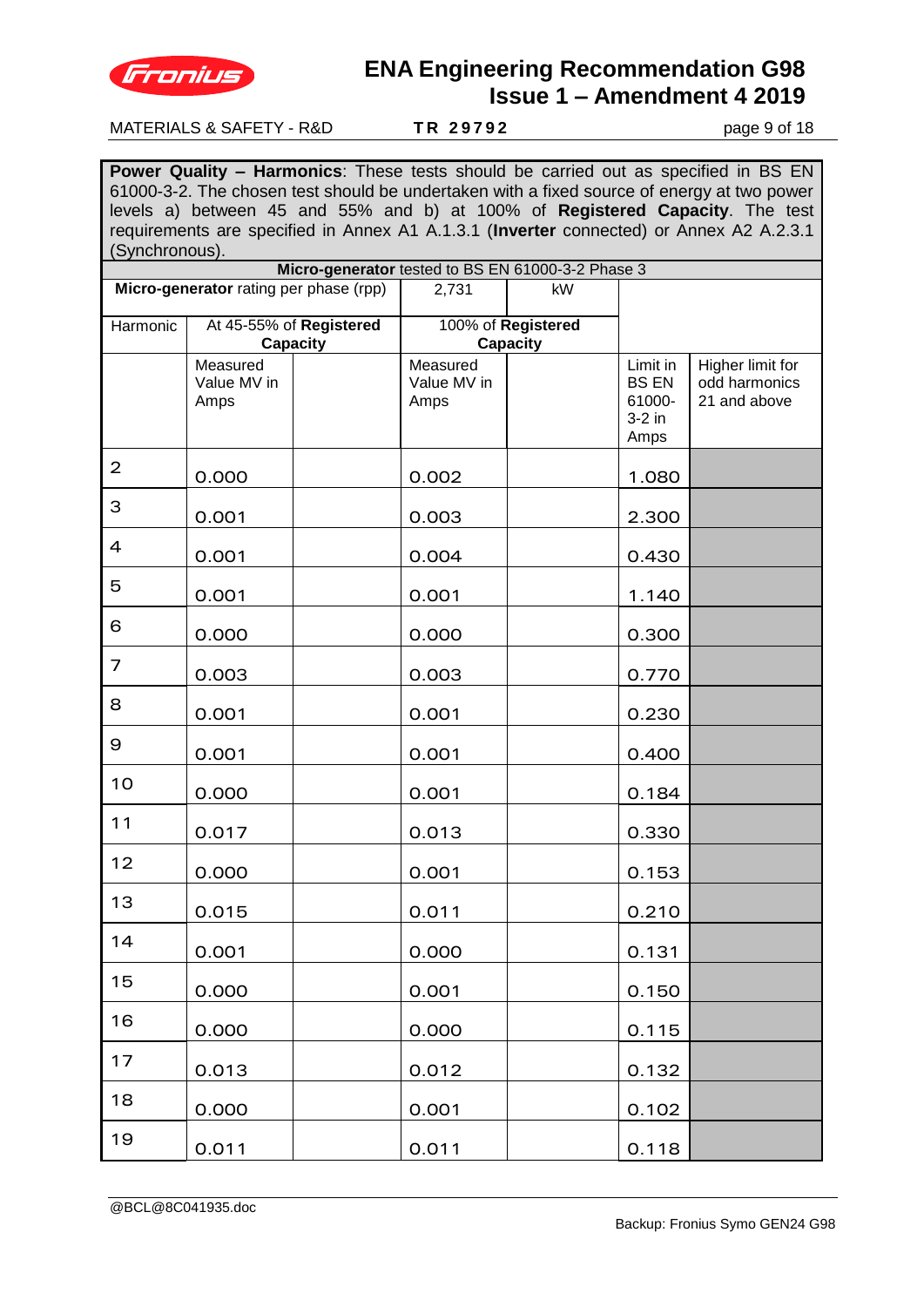

MATERIALS & SAFETY - R&D **TR 2** 

| _ _ _ _ _ |  |  |                    |  |
|-----------|--|--|--------------------|--|
|           |  |  |                    |  |
| 0702      |  |  | $p_{200}$ 10 of 18 |  |

|      | MAILNALO & OALLIT - N&D | IN <i>L</i> JIJZ |       | paye to off to |  |
|------|-------------------------|------------------|-------|----------------|--|
| 20   | 0.000                   | 0.000            | 0.092 |                |  |
| l 21 | 0.001                   | 0.001            | 0.107 | 0.160          |  |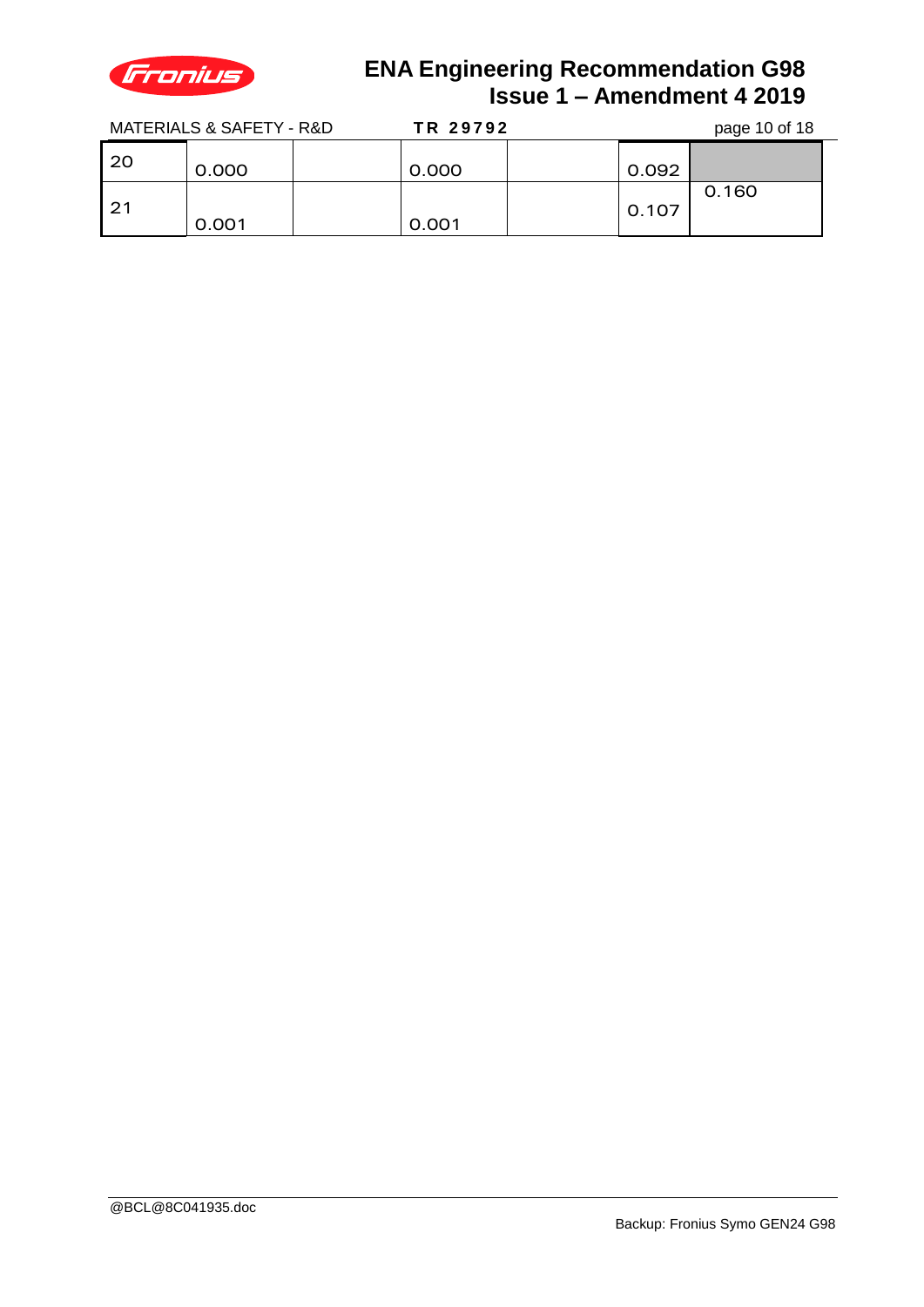

MATERIALS & SAFETY - R&D **T R 2 9 7 9 2** page 11 of 18  $22 \t\t\t 0.000 \t\t\t 0.001 \t\t 0.084$  $23$  0.008 0.011 0.012 0.098 0.147  $24 \t\t\t 0.000 \t\t\t 0.000 \t\t 0.077$  $25$  0.006 0.010 0.030 0.135  $26$  0.000 0.000 0.071  $27$  0.001 0.000 0.083 0.124  $28$  0.000 0.000 0.066  $29 \t\t\t 0.005 \t\t\t 0.010 \t\t 0.078$ 0.117  $30 \t\t\t 0.000 \t\t\t 0.000 \t\t 0.061$  $31$  0.004 0.010 0.073 0.109  $32 \t\t\t 0.000 \t\t\t 0.000 \t\t 0.058$  $33 \t\t\t 0.001 \t\t\t 0.001 \t\t 0.068$ 0.102  $34 \t\t\t 0.000 \t\t\t 0.000 \t\t 0.054$  $35$  0.004 0.011 0.064 0.096 <sup>36</sup> 0.000 0.000 0.051  $37$  0.005 0.010 0.010 0.061 0.091  $38$   $\big| 0.001 \big|$   $\big| 0.000 \big|$   $\big| 0.048$  $39 \t\t\t 0.000 \t\t\t 0.001 \t\t 0.058$ 0.087  $40$  0.000 0.000 0.046 Note the higher limits for odd harmonics 21 and above are only allowable under certain conditions, if these higher limits are utilised please state the exemption used as detailed in part 6.2.3.4 of BS EN 61000-3-2 in the box below.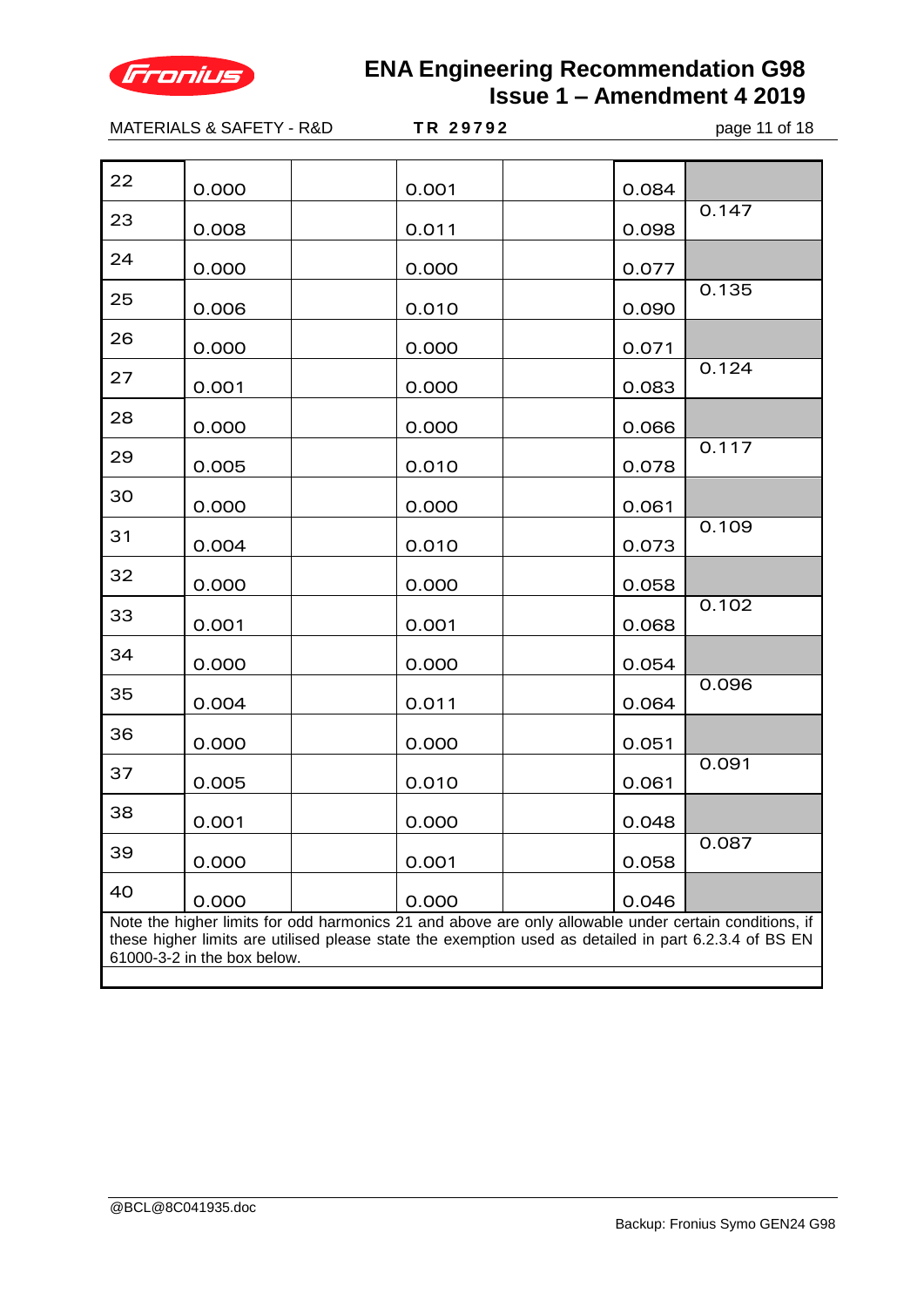

MATERIALS & SAFETY - R&D **T R 2 9 7 9 2** page 12 of 18

**Power Quality – Voltage fluctuations and Flicker**: These tests should be undertaken in accordance with EREC G98 Annex A1 A.1.3.3 (**Inverter** connected) or Annex A2 A.2.3.3 (Synchronous). Starting | Stopping | Running d max d c d<sub>(t)</sub> d  $d_{\text{max}}$ d c  $\overline{d}_{\left(t\right)}$  $P_{st}$  $P_{H}$  2 hours **Measured** Values at test impedance 0 | 0 | | | 1.35 | 1.25 | - | | 0.028 | 0.038 Normalised to standard impedance 0 | 0 | | | 1.35 | 1.25 | - | | 0.028 | 0.038 Normalised to required maximum impedance - - - - - - - - Limits set under BS EN 61000-3-11 4% 3.3% 3.3% 4% 3.3% 3.3% 1.0 0.65 Test Impedance R | 0.24 | Ω | X | 0.15 | Ω **Standard** Impedance  $R$  0.24  $*$  $0.4^{\wedge}$  $\Omega$  X 0.15<sup>\*</sup>  $0.25<sup>^</sup>$ Ω Maximum Impedance R - |Ω X |- |Ω

\* Applies to three phase and split single phase **Micro-generators**.

^ Applies to single phase **Micro-generators** and **Micro-generators** using two phases on a three phase system.

For voltage change and flicker measurements the following formula is to be used to convert the measured values to the normalised values where the power factor of the generation output is 0.98 or above.

Normalised value = Measured value\*reference source resistance/measured source resistance at test point.

Single phase units reference source resistance is 0.4 Ω

Two phase units in a three phase system reference source resistance is 0.4  $\Omega$ .

Two phase units in a split phase system reference source resistance is 0.24 Ω.

Three phase units reference source resistance is 0.24 Ω.

Where the power factor of the output is under 0.98 then the X to R ratio of the test impedance should be close to that of the Standard Impedance.

The stopping test should be a trip from full load operation.

The duration of these tests need to conform to the particular requirements set out in the testing notes for the technology under test. Dates and location of the test need to be noted below.

| .<br>™est start     | 10:14 | Test end                                                                                                      | 12:14 | 21.12.202 |
|---------------------|-------|---------------------------------------------------------------------------------------------------------------|-------|-----------|
| $\tau$ est location |       | Fronius R&D Laboratories, Fronius International GmbH,<br>Guenter Fronius Str 1, A-4600 Wels-Thalheim, Austria |       |           |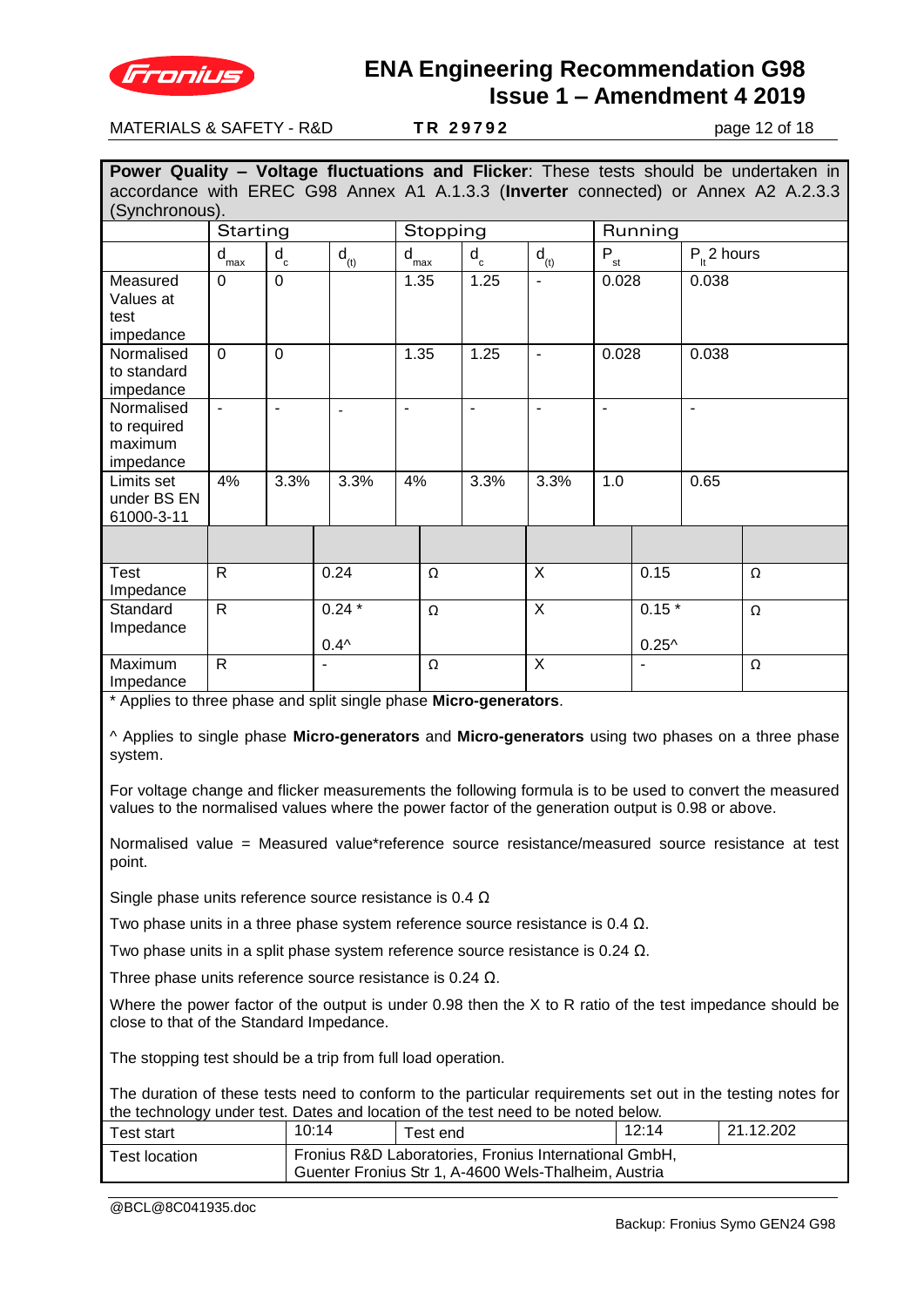

MATERIALS & SAFETY - R&D **T R 2 9 7 9 2** page 13 of 18

|                             | <b>Power quality – DC injection:</b> This test should be carried out in accordance with EN 50438 |        |        |        |  |  |  |
|-----------------------------|--------------------------------------------------------------------------------------------------|--------|--------|--------|--|--|--|
| Annex D.3.10                |                                                                                                  |        |        |        |  |  |  |
| Test power level            | 20%                                                                                              | 50%    | 75%    | 100%   |  |  |  |
| Recorded value in<br>Amps   | 0.0063                                                                                           | 0.0037 | 0.0027 | 0.0066 |  |  |  |
| as % of rated AC<br>current | 0.029                                                                                            | 0.029  | 0.029  | 0.029  |  |  |  |
| Limit                       | 0.25%                                                                                            | 0.25%  | 0.25%  | 0.25%  |  |  |  |

**Power Quality - Power factor:** This test shall be carried out in accordance with EN 50538 Annex D.3.4.1 but with nominal voltage -6% and +10%. Voltage to be maintained within ±1.5% of the stated level during the test.

|                                | ັ<br>216.2 V | 230 V | 253 V |
|--------------------------------|--------------|-------|-------|
| 20% of Registered<br>Capacity  | 1.00         | 1.00  | 1.00  |
| 50% of Registered<br>Capacity  | 1.00         | 1.00  | 1.00  |
| 75% of Registered<br>Capacity  | 1.00         | 1.00  | 1.00  |
| 100% of Registered<br>Capacity | 1.00         | 1.00  | 1.00  |
| Limit                          | >0.95        | >0.95 | >0.95 |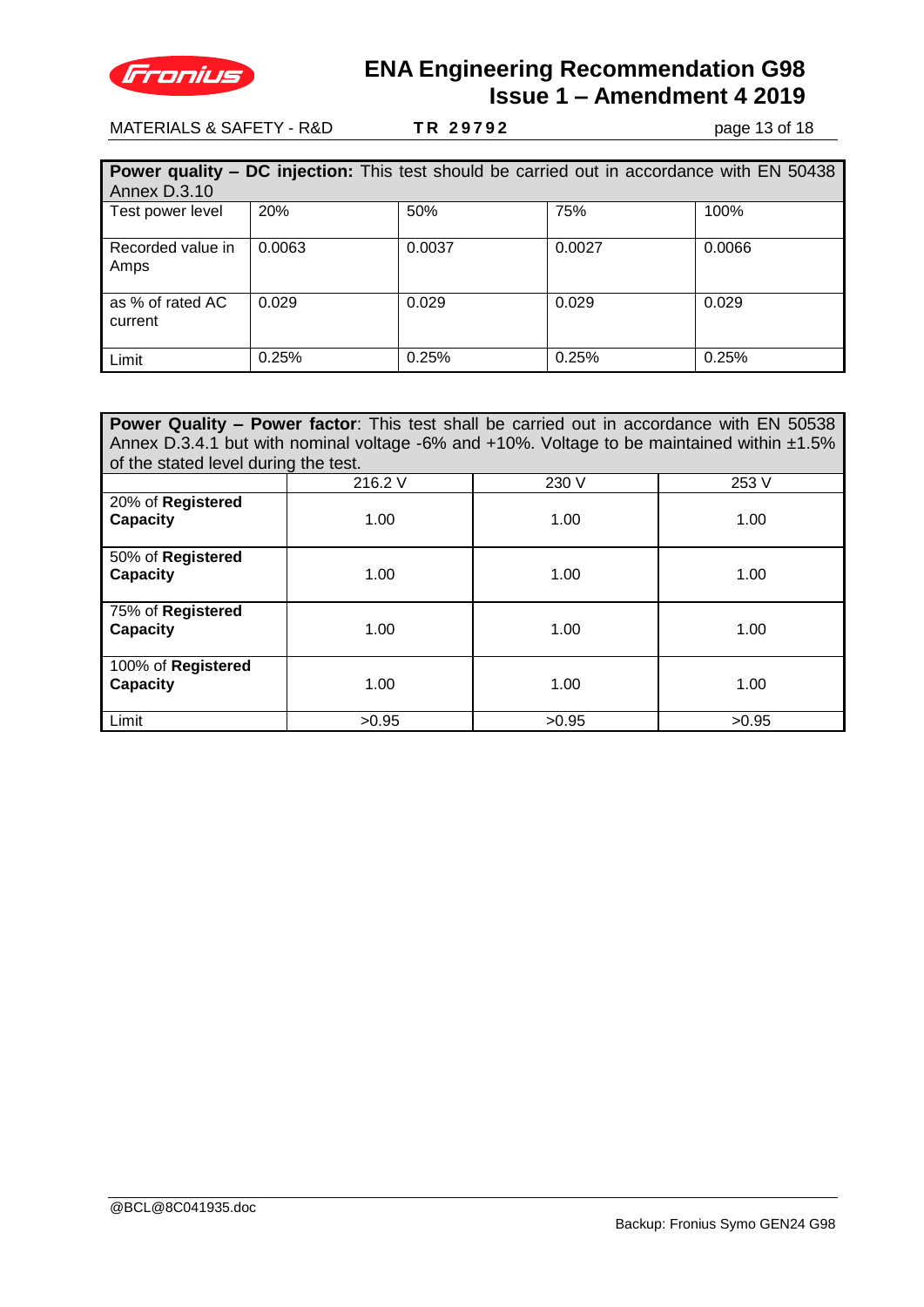

#### MATERIALS & SAFETY - R&D **T R 2 9 7 9 2** page 14 of 18

**Protection – Frequency tests:** These tests should be carried out in accordance with EN 50438 Annex D.2.4 and the notes in EREC G98 Annex A1 A.1.2.3 (**Inverter** connected) or Annex A2 A.2.2.3 (Synchronous)

| <b>Function</b> | Setting   |               | Trip test                                                                                                                     |               | "No trip tests"            |                  |
|-----------------|-----------|---------------|-------------------------------------------------------------------------------------------------------------------------------|---------------|----------------------------|------------------|
|                 | Frequency | Time<br>delay | Frequency                                                                                                                     | Time<br>delay | Frequency<br>/time         | Confirm no trip  |
| U/F stage 1     | 47.5Hz    | 20s           | 47.50Hz                                                                                                                       | 20.047s       | 47.7 Hz<br>30 <sub>s</sub> | <b>Confirmed</b> |
| $U/F$ stage 2   | 47Hz      | 0.5s          | 47.00Hz                                                                                                                       | 0.546         | 47.2 Hz<br>19.5 s          | <b>Confirmed</b> |
|                 |           |               |                                                                                                                               |               | 46.8 Hz<br>0.45 s          | <b>Confirmed</b> |
| O/F stage 1     | 52Hz      | 0.5s          | 52.009Hz                                                                                                                      | 0.546s        | 51.8 Hz<br>120.0 s         | <b>Confirmed</b> |
|                 |           |               |                                                                                                                               |               | 52.2 Hz<br>0.45 s          | <b>Confirmed</b> |
|                 |           |               | Note. For frequency trip tests the frequency required to trip is the setting $\pm$ 0.1 Hz. In order to measure the time delay |               |                            |                  |

a larger deviation than the minimum required to operate the projection can be used. The "No trip tests" need to be carried out at the setting  $\pm$  0.2 Hz and for the relevant times as shown in the table above to ensure that the protection will not trip in error.

**Protection – Voltage tests:** These tests should be carried out in accordance with EN 50438 Annex D.2.3 and the notes in EREC G98 Annex A1 A.1.2.2 (**Inverter** connected) or Annex A2 A.2.2.2 (Synchronous)

| Function      | Setting                                                                                                                  |       | Trip test |        | "No trip tests"   |                  |  |
|---------------|--------------------------------------------------------------------------------------------------------------------------|-------|-----------|--------|-------------------|------------------|--|
|               | Voltage                                                                                                                  | Time  | Voltage   | Time   | Voltage           | Confirm no trip  |  |
|               |                                                                                                                          | delay |           | delay  | /time             |                  |  |
| U/V           | 184V                                                                                                                     | 2.5s  | 184.02V   | 2.523  | 188 V<br>5.0 s    | <b>Confirmed</b> |  |
|               |                                                                                                                          |       |           |        | 180 V<br>2.45 s   | <b>Confirmed</b> |  |
| $O/V$ stage 1 | 262.2V                                                                                                                   | 1.0s  | 261.99V   | 1.028s | 258.2 V<br>5.0 s  | <b>Confirmed</b> |  |
| $O/V$ stage 2 | 273.7V                                                                                                                   | 0.5s  | 273.38V   | 0.531s | 269.7 V<br>0.95 s | <b>Confirmed</b> |  |
|               |                                                                                                                          |       |           |        | 277.7 V<br>0.45 s | <b>Confirmed</b> |  |
|               | Note for Voltage tests the Voltage required to trip is the setting $+3.45$ V. The time delay can be measured at a larger |       |           |        |                   |                  |  |

Note for Voltage tests the Voltage required to trip is the setting ±3.45 V. The time delay can be measured at a larger deviation than the minimum required to operate the protection. The No trip tests need to be carried out at the setting ±4 V and for the relevant times as shown in the table above to ensure that the protection will not trip in error.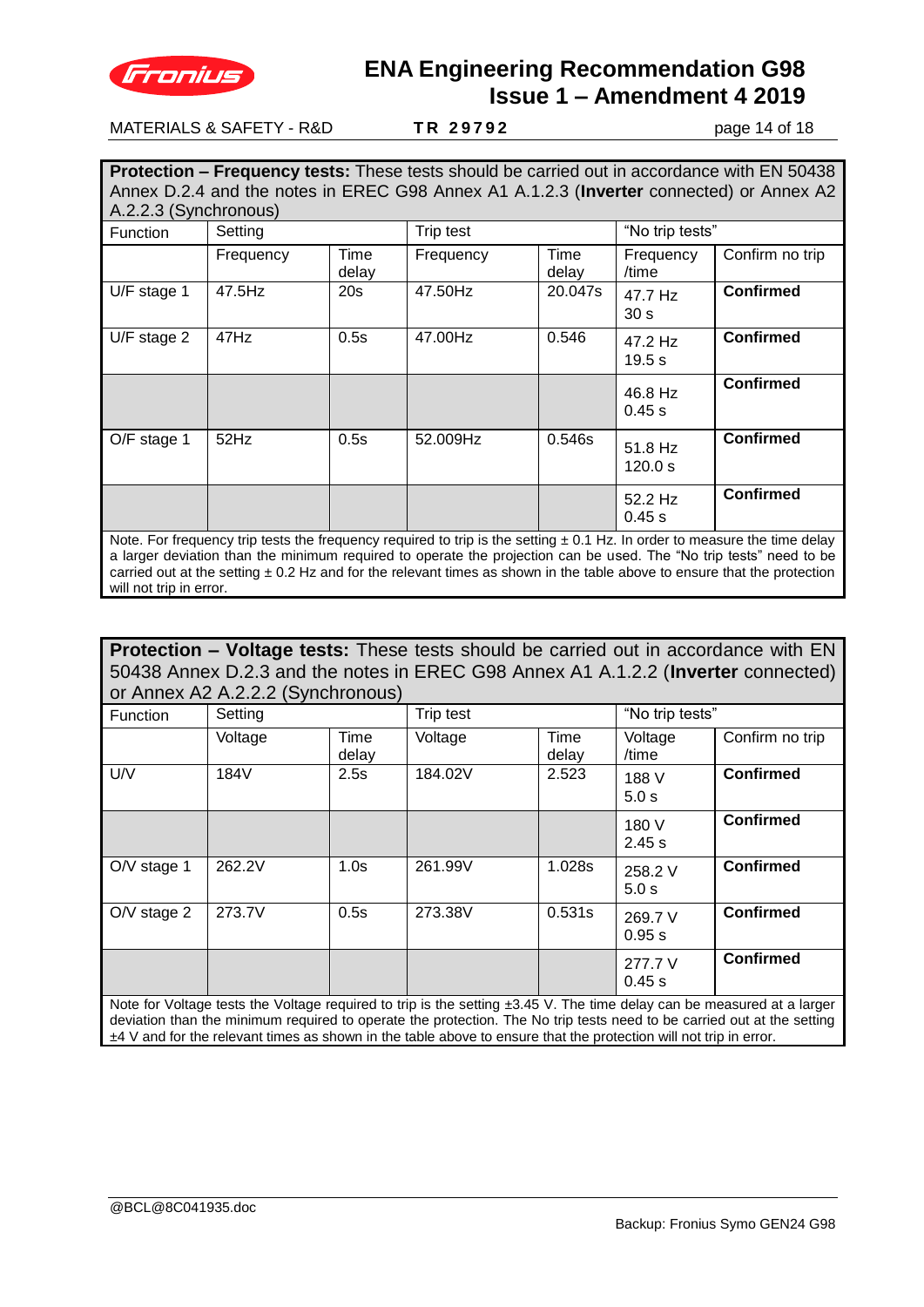

| <b>MATERIALS &amp; SAFETY - R&amp;D</b><br>TR 29792<br>page 15 of 18                                                                                                                                       |                                                                     |                                      |                                      |                                      |                               |                                      |  |
|------------------------------------------------------------------------------------------------------------------------------------------------------------------------------------------------------------|---------------------------------------------------------------------|--------------------------------------|--------------------------------------|--------------------------------------|-------------------------------|--------------------------------------|--|
|                                                                                                                                                                                                            |                                                                     |                                      |                                      |                                      |                               |                                      |  |
| <b>Protection – Loss of Mains test:</b> For PV <b>Inverters</b> shall be tested in accordance with<br>BS EN 62116. Other <b>Inverters</b> should be tested in accordance with EN 50438 Annex               |                                                                     |                                      |                                      |                                      |                               |                                      |  |
| D.2.5 at 10%, 55% and 100% of rated power.                                                                                                                                                                 |                                                                     |                                      |                                      |                                      |                               |                                      |  |
| To be carried out at three output power levels with a tolerance of plus or minus 5% in Test Power levels.                                                                                                  |                                                                     |                                      |                                      |                                      |                               |                                      |  |
| <b>Test Power</b>                                                                                                                                                                                          | 10%                                                                 | 55%                                  | 100%                                 | 10%                                  | 55%                           | 100%                                 |  |
| Balancing load on                                                                                                                                                                                          | 95% of                                                              | 95% of                               | 95% of                               | 105% of                              | 105% of                       | 105% of                              |  |
| islanded network                                                                                                                                                                                           | <b>Registered</b><br><b>Capacity</b>                                | Registered<br><b>Capacity</b>        | <b>Registered</b><br>Capacity        | <b>Registered</b><br><b>Capacity</b> | <b>Registered</b><br>Capacity | <b>Registered</b><br><b>Capacity</b> |  |
| Trip time. Limit is<br>0.5 seconds                                                                                                                                                                         |                                                                     |                                      |                                      |                                      |                               |                                      |  |
| For Multi phase Micro-generators confirm that the device shuts down correctly after the                                                                                                                    |                                                                     |                                      |                                      |                                      |                               |                                      |  |
| removal of a single fuse as well as operation of all phases.                                                                                                                                               |                                                                     |                                      |                                      |                                      |                               |                                      |  |
| <b>Test Power</b>                                                                                                                                                                                          | 10%                                                                 | 55%                                  | 100%                                 | 10%                                  | 55%                           | 100%                                 |  |
| Balancing load on                                                                                                                                                                                          | 95% of                                                              | 95% of                               | 95% of                               | 105% of                              | 105% of                       | 105% of                              |  |
| islanded network                                                                                                                                                                                           | <b>Registered</b>                                                   | <b>Registered</b>                    | <b>Registered</b>                    | <b>Registered</b>                    | <b>Registered</b>             | <b>Registered</b>                    |  |
|                                                                                                                                                                                                            | <b>Capacity</b>                                                     | <b>Capacity</b>                      | Capacity                             | <b>Capacity</b>                      | Capacity                      | <b>Capacity</b>                      |  |
| Trip time. Ph1                                                                                                                                                                                             |                                                                     |                                      |                                      |                                      |                               |                                      |  |
| fuse removed                                                                                                                                                                                               |                                                                     |                                      |                                      |                                      |                               |                                      |  |
| <b>Test Power</b>                                                                                                                                                                                          | 10%                                                                 | 55%                                  | 100%                                 | 10%                                  | 55%                           | 100%                                 |  |
| Balancing load on                                                                                                                                                                                          | $95\%$ of                                                           | 95% of                               | 95% of                               | 105% of                              | 105% of                       | 105% of                              |  |
| islanded network                                                                                                                                                                                           | <b>Registered</b><br><b>Capacity</b>                                | Registered<br><b>Capacity</b>        | <b>Registered</b><br><b>Capacity</b> | <b>Registered</b><br><b>Capacity</b> | <b>Registered</b><br>Capacity | <b>Registered</b><br><b>Capacity</b> |  |
| Trip time. Ph2                                                                                                                                                                                             | $-$                                                                 |                                      |                                      |                                      |                               |                                      |  |
| fuse removed                                                                                                                                                                                               |                                                                     |                                      |                                      |                                      |                               |                                      |  |
| <b>Test Power</b>                                                                                                                                                                                          | 10%                                                                 | 55%                                  | 100%                                 | 10%                                  | 55%                           | 100%                                 |  |
| Balancing load on                                                                                                                                                                                          | 95% of                                                              | 95% of                               | 95% of                               | 105% of                              | 105% of                       | 105% of                              |  |
| islanded network                                                                                                                                                                                           | <b>Registered</b><br><b>Capacity</b>                                | <b>Registered</b><br><b>Capacity</b> | <b>Registered</b><br><b>Capacity</b> | <b>Registered</b><br><b>Capacity</b> | <b>Registered</b><br>Capacity | <b>Registered</b><br>Capacity        |  |
| Trip time. Ph3                                                                                                                                                                                             | $-$                                                                 | $\overline{a}$                       | $\overline{a}$                       | $-$                                  | $\sim$                        | $\sim$                               |  |
| fuse removed                                                                                                                                                                                               |                                                                     |                                      |                                      |                                      |                               |                                      |  |
| Note for technologies which have a substantial shut down time this can be added to the 0.5 s in<br>establishing that the trip occurred in less than 0.5 s. Maximum shut down time could therefore be up to |                                                                     |                                      |                                      |                                      |                               |                                      |  |
| 1.0 s for these technologies.                                                                                                                                                                              |                                                                     |                                      |                                      |                                      |                               |                                      |  |
|                                                                                                                                                                                                            | ms<br>Indicate additional shut down time included in above results. |                                      |                                      |                                      |                               |                                      |  |
| For <b>Inverters</b> tested to BS EN 62116 the following sub set of tests should be recorded in the                                                                                                        |                                                                     |                                      |                                      |                                      |                               |                                      |  |
| following table.                                                                                                                                                                                           |                                                                     |                                      |                                      |                                      |                               |                                      |  |
| <b>Test Power and</b>                                                                                                                                                                                      | 33%                                                                 | 66%                                  | 100%                                 | 33%                                  | 66%                           | 100%                                 |  |
| imbalance                                                                                                                                                                                                  | -5% Q                                                               | $-5\%$ Q                             | -5% P                                | +5% Q                                | +5% Q                         | +5% P                                |  |
|                                                                                                                                                                                                            | Test 22                                                             | Test 12                              | Test 5                               | Test 31                              | Test 21                       | Test 10                              |  |
| Trip Time. Limit is<br>0.5s                                                                                                                                                                                | 186.4 ms                                                            | 163.6 ms                             | 404.7 ms                             | 208.4 ms                             | 169.9 ms                      | 418.7 ms                             |  |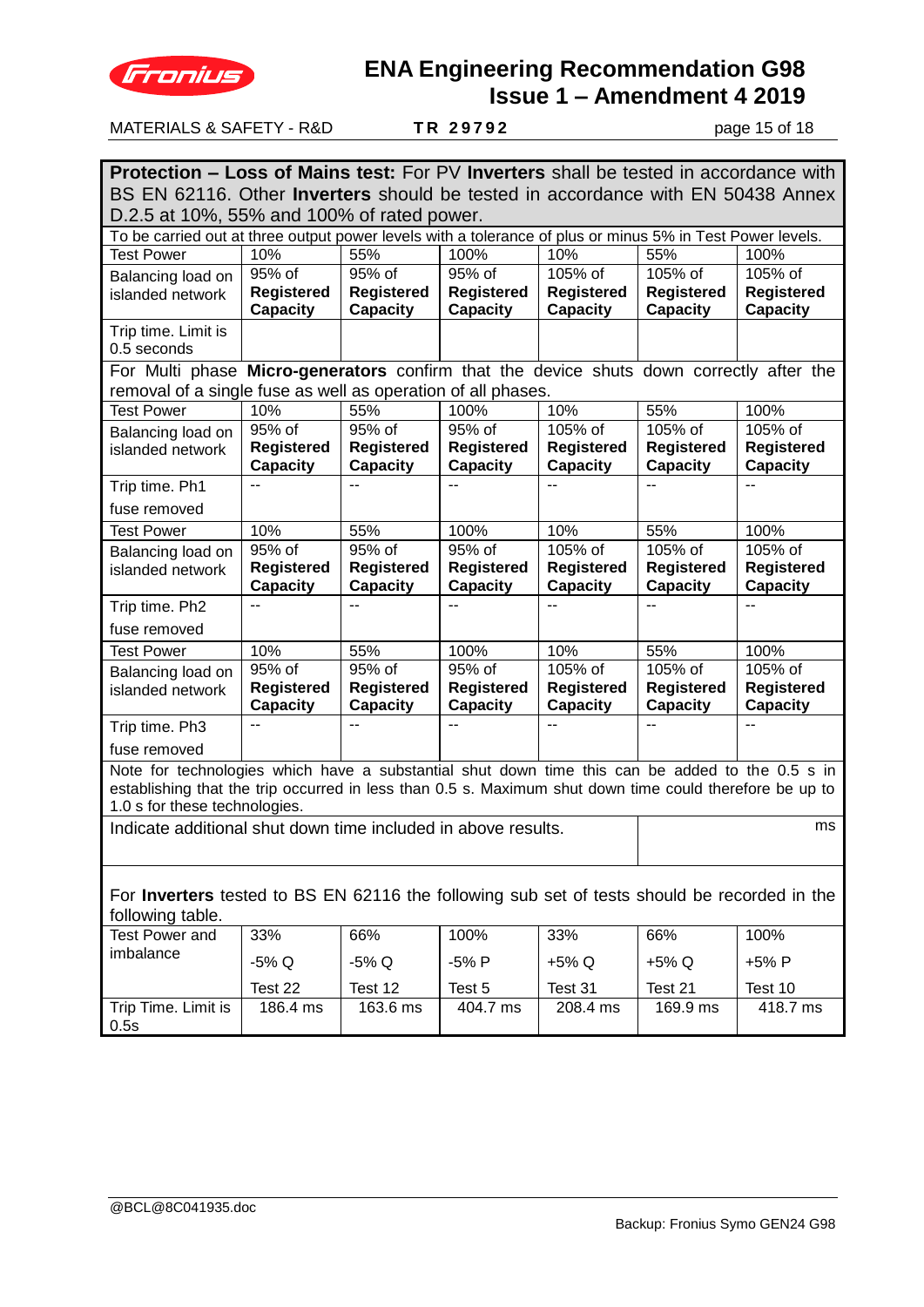

MATERIALS & SAFETY - R&D **T R 2 9 7 9 2** page 16 of 18

|                                                                                  |           |             | Protection - Frequency change, Vector Shift Stability test: This test should be |  |  |  |  |
|----------------------------------------------------------------------------------|-----------|-------------|---------------------------------------------------------------------------------|--|--|--|--|
| carried out in accordance with EREC G98 Annex A1 A.1.2.6 (Inverter connected) or |           |             |                                                                                 |  |  |  |  |
| Annex A2 A.2.2.6 (Synchronous).                                                  |           |             |                                                                                 |  |  |  |  |
|                                                                                  | Start     | Change      | Confirm no trip                                                                 |  |  |  |  |
|                                                                                  | Frequency |             |                                                                                 |  |  |  |  |
| Positive Vector Shift                                                            | 49.0Hz    | +50 degrees | <b>Confirmed</b>                                                                |  |  |  |  |
| <b>Negative Vector Shift</b>                                                     | 50.0Hz    | -50 degrees | <b>Confirmed</b>                                                                |  |  |  |  |

| Protection – Frequency change, RoCoF Stability test: The requirement is specified<br>in section 11.3, test procedure in Annex A.1.2.6 (Inverter connected) or Annex A2<br>A.2.2.6 (Synchronous). |                           |                      |                  |  |  |  |
|--------------------------------------------------------------------------------------------------------------------------------------------------------------------------------------------------|---------------------------|----------------------|------------------|--|--|--|
| Ramp range                                                                                                                                                                                       | Test frequency ramp:      | <b>Test Duration</b> | Confirm no trip  |  |  |  |
| 49.0 Hz to 51.0Hz                                                                                                                                                                                | $+0.95$ Hzs <sup>-1</sup> | $2.1$ s              | <b>Confirmed</b> |  |  |  |
| 51.0 Hz to 49.0Hz                                                                                                                                                                                | $-0.95$ Hzs <sup>-1</sup> | $2.1$ s              | <b>Confirmed</b> |  |  |  |

| Limited Frequency Sensitive Mode - Overfrequency test: This test should be               |                                                                             |           |                             |                                           |  |  |  |
|------------------------------------------------------------------------------------------|-----------------------------------------------------------------------------|-----------|-----------------------------|-------------------------------------------|--|--|--|
|                                                                                          | carried out in accordance with EN 50438 Annex D.3.3 Power response to over- |           |                             |                                           |  |  |  |
| frequency. The test should be carried out using the specific threshold frequency of 50.4 |                                                                             |           |                             |                                           |  |  |  |
| Hz and <b>Droop</b> of 10%.                                                              |                                                                             |           |                             |                                           |  |  |  |
| Test sequence at<br><b>Registered Capacity</b><br>$>80\%$                                | Measured<br><b>Active Power</b><br>Output                                   | Frequency | <b>Primary Power Source</b> | <b>Active</b><br><b>Power</b><br>Gradient |  |  |  |
| Step a) 50.00 Hz ±0.01 Hz                                                                | 8080W                                                                       | 50.00Hz   |                             |                                           |  |  |  |
| Step b) 50.45 Hz ±0.05 Hz                                                                | 7980W                                                                       | 50.45Hz   |                             |                                           |  |  |  |
| Step c) 50.70 Hz ±0.10 Hz                                                                | 7570W                                                                       | 50.70Hz   |                             |                                           |  |  |  |
| Step d) 51.15 Hz ±0.05 Hz                                                                | 6840W                                                                       | 51.15Hz   | 8.2kW                       | $20\%$ /Hz                                |  |  |  |
| Step e) 50.70 Hz ±0.10 Hz                                                                | 7570W                                                                       | 50.70Hz   |                             |                                           |  |  |  |
| Step f) 50.45 Hz ±0.05 Hz                                                                | 7980W                                                                       | 50.45Hz   |                             |                                           |  |  |  |
| Step g) 50.00 Hz ±0.01 Hz                                                                | 8080W                                                                       | 50.00Hz   |                             |                                           |  |  |  |
| Test sequence at<br><b>Registered Capacity 40%</b><br>$-60%$                             | Measured<br><b>Active Power</b><br>Output                                   | Frequency | <b>Primary Power Source</b> | <b>Active</b><br><b>Power</b><br>Gradient |  |  |  |
| Step a) 50.00 Hz ±0.01 Hz                                                                | 4030W                                                                       | 50.00Hz   |                             |                                           |  |  |  |
| Step b) 50.45 Hz ±0.05 Hz                                                                | 3980W                                                                       | 50.45Hz   |                             |                                           |  |  |  |
| Step c) 50.70 Hz ±0.10 Hz                                                                | 3780W                                                                       | 50.70Hz   |                             |                                           |  |  |  |
| Step d) 51.15 Hz ±0.05 Hz                                                                | 3415W                                                                       | 51.15Hz   | 4.1 <sub>k</sub> W          | 20%/Hz                                    |  |  |  |
| Step e) 50.70 Hz ±0.10 Hz                                                                | 3780W                                                                       | 50.70Hz   |                             |                                           |  |  |  |
| Step f) 50.45 Hz ±0.05 Hz                                                                | 3980W                                                                       | 50.45Hz   |                             |                                           |  |  |  |
| Step g) 50.00 Hz ±0.01 Hz                                                                | 4030W                                                                       | 50.00Hz   |                             |                                           |  |  |  |
| Steps as defined in EN 50438                                                             |                                                                             |           |                             |                                           |  |  |  |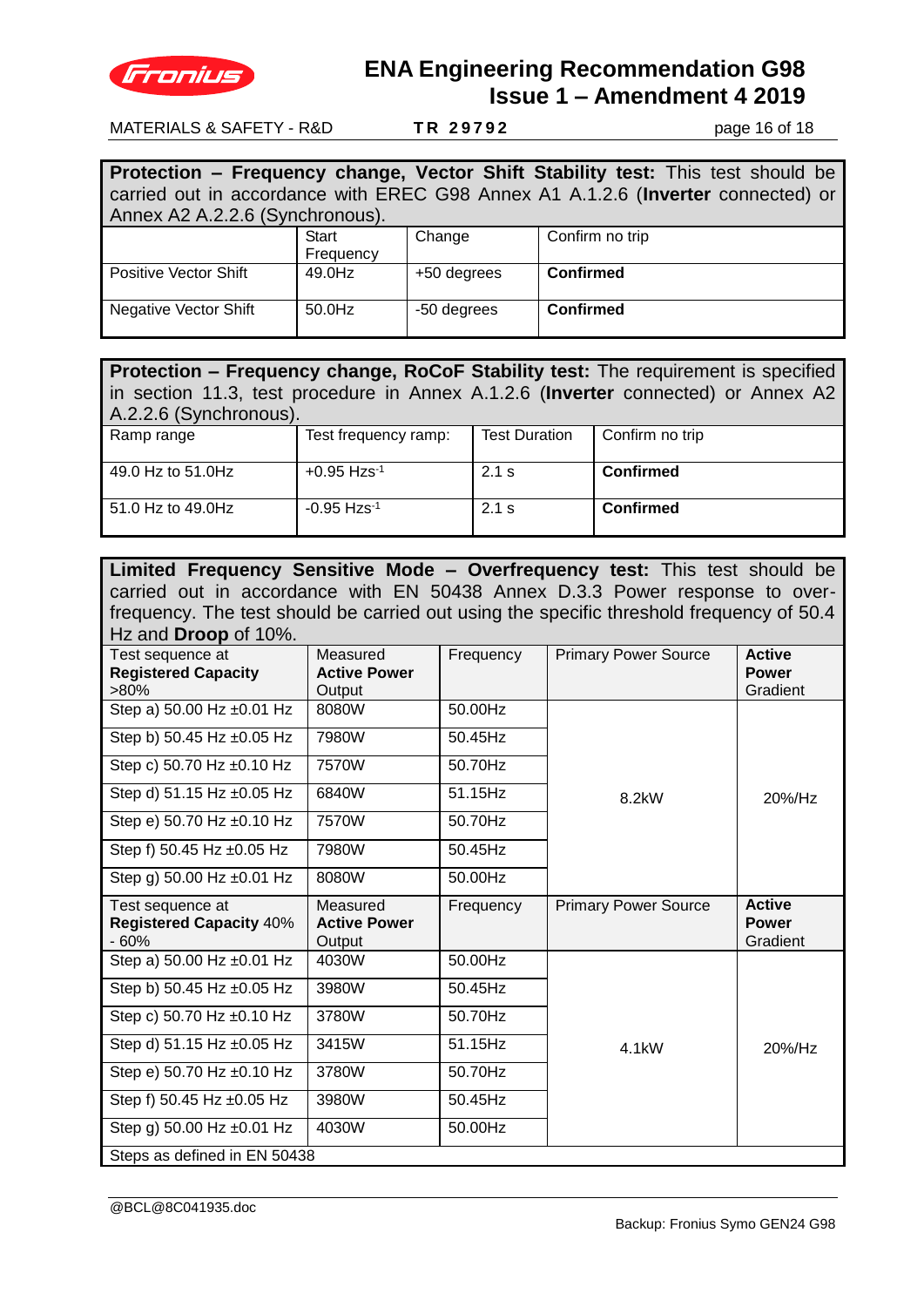

MATERIALS & SAFETY - R&D **T R 2 9 7 9 2** page 17 of 18

|                                                                                          |                                                                               |           | <b>Power output with falling frequency test:</b> This test should be carried out in |  |  |  |  |  |  |
|------------------------------------------------------------------------------------------|-------------------------------------------------------------------------------|-----------|-------------------------------------------------------------------------------------|--|--|--|--|--|--|
|                                                                                          | accordance with EN 50438 Annex D.3.2 active power feed-in at under-frequency. |           |                                                                                     |  |  |  |  |  |  |
| Test sequence                                                                            | <b>Measured Active</b><br><b>Power Output</b>                                 | Frequency | Primary power source                                                                |  |  |  |  |  |  |
| Test a) 50 Hz $\pm$ 0.01 Hz                                                              | 8000W                                                                         | $50$ Hz   | 8.2kW                                                                               |  |  |  |  |  |  |
| Test b) Point between<br>49.5 Hz and 49.6 Hz                                             | 8000W                                                                         | 49.55Hz   | 8.2kW                                                                               |  |  |  |  |  |  |
| Test c) Point between<br>47.5 Hz and 47.6 Hz                                             | 8000W                                                                         | 47.55Hz   | 8.2kW                                                                               |  |  |  |  |  |  |
| NOTE: The operating point in Test (b) and (c) shall be maintained for at least 5 minutes |                                                                               |           |                                                                                     |  |  |  |  |  |  |

| <b>Re-connection timer.</b>                                                               |          |                  |                                                        |                  |                  |           |  |
|-------------------------------------------------------------------------------------------|----------|------------------|--------------------------------------------------------|------------------|------------------|-----------|--|
| Test should prove that the reconnection sequence starts after a minimum delay of 20 s for |          |                  |                                                        |                  |                  |           |  |
| restoration of voltage and frequency to within the stage 1 settings of Table 2.           |          |                  |                                                        |                  |                  |           |  |
| Time delay                                                                                | Measured |                  | Checks on no reconnection when voltage or frequency is |                  |                  |           |  |
| setting                                                                                   | delay    |                  | brought to just outside stage 1 limits of table 2.     |                  |                  |           |  |
| 20.0s                                                                                     | 71.92s   |                  | At 266.2V                                              | At 180.0V        | At 47.4Hz        | At 52.1Hz |  |
| Confirmation that the Micro-generator                                                     |          | <b>Confirmed</b> | <b>Confirmed</b>                                       | <b>Confirmed</b> | <b>Confirmed</b> |           |  |
| does not re-connect.                                                                      |          |                  |                                                        |                  |                  |           |  |

| <b>Fault level contribution:</b> These tests shall be carried out in accordance with EREC |                                           |  |                            |                           |  |  |  |
|-------------------------------------------------------------------------------------------|-------------------------------------------|--|----------------------------|---------------------------|--|--|--|
| G98 Annex A1 A.1.3.5 (Inverter connected) and Annex A2 A.2.3.4 (Synchronous).             |                                           |  |                            |                           |  |  |  |
| For machines with electro-magnetic output                                                 |                                           |  | For <b>Inverter</b> output |                           |  |  |  |
| $\sum_{n=1}^{\infty}$                                                                     | $\sim$ $\sim$ $\sim$ $\sim$ $\sim$ $\sim$ |  | <b>There</b>               | $\mathbf{V}$ $\mathbf{L}$ |  |  |  |

| Parameter                                                                                                | Symbol             | Value | Time<br>after fault | Volts | Amps       |
|----------------------------------------------------------------------------------------------------------|--------------------|-------|---------------------|-------|------------|
| Peak Short Circuit current                                                                               |                    |       | 20ms                | 4.24  | 49.4       |
| Initial Value of aperiodic<br>current                                                                    | Α                  |       | 100ms               | 3.6   | 22.4       |
| Initial symmetrical short-<br>circuit current*                                                           | k                  |       | 250 <sub>ms</sub>   | 3.43  | 14.3       |
| Decaying (aperiodic)<br>component of short circuit<br>current*                                           | 'DC                |       | 500 <sub>ms</sub>   | 3.4   | 10.3       |
| Reactance/Resistance Ratio<br>of source*                                                                 | $x_{1}$<br>$r_{R}$ |       | Time to<br>trip     | 0.110 | In seconds |
| For rotating machines and linear piston machines the test should produce a $0 s - 2 s$ plot of the short |                    |       |                     |       |            |

circuit current as seen at the **Micro-generator** terminals.

\* Values for these parameters should be provided where the short circuit duration is sufficiently long to enable interpolation of the plot

| Logic Interface.                                                                                                                                                                                                                  | Yes       |
|-----------------------------------------------------------------------------------------------------------------------------------------------------------------------------------------------------------------------------------|-----------|
| Self-Monitoring solid state switching: No specified test<br>requirements. Refer to EREC G98 Annex A1 A.1.3.6 (Inverter<br>connected).                                                                                             | <b>NA</b> |
| It has been verified that in the event of the solid state switching device failing to<br>disconnect the Micro-generator, the voltage on the output side of the switching<br>device is reduced to a value below 50 V within 0.5 s. |           |